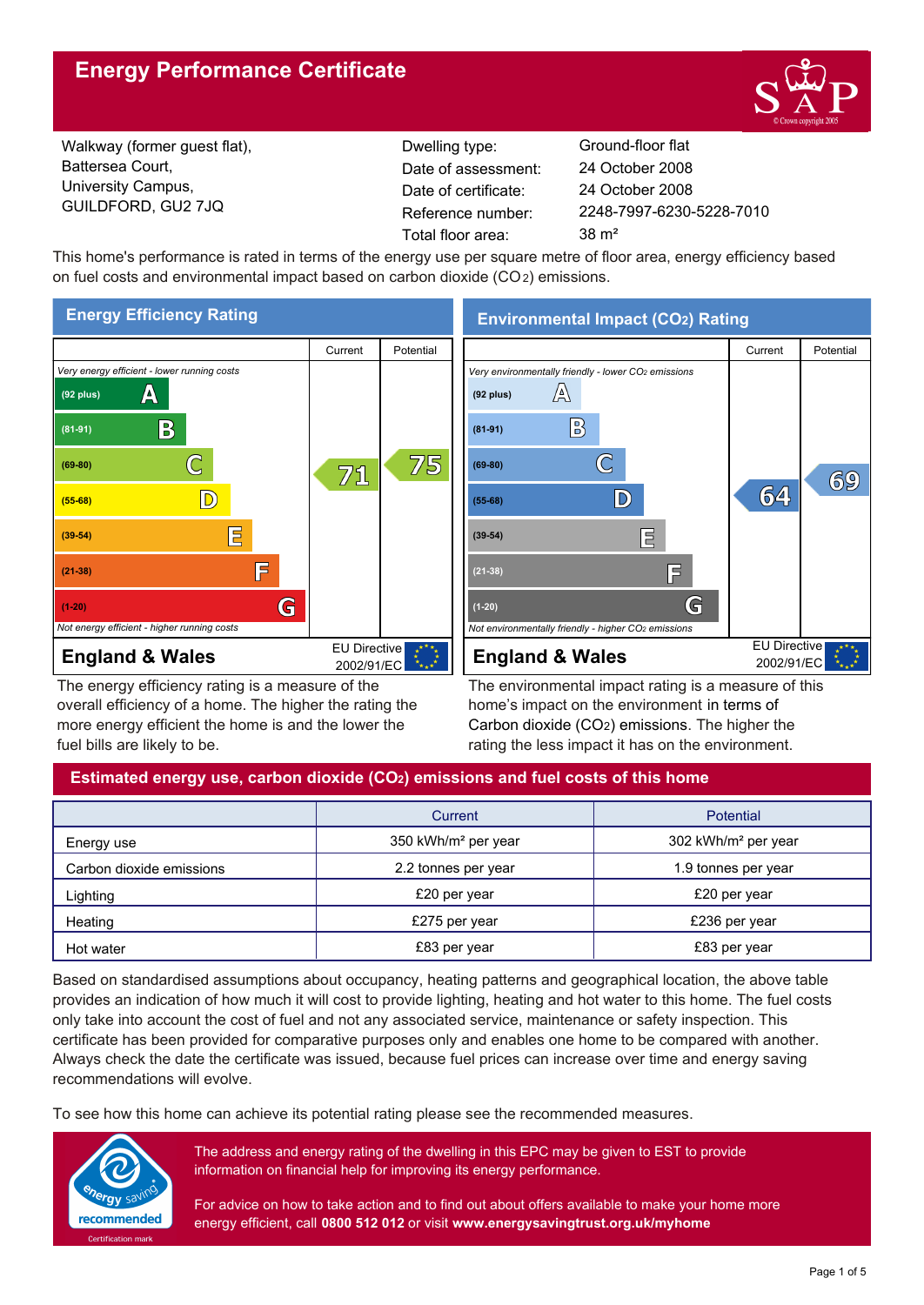#### **About this document**

The Energy Performance Certificate for this dwelling was produced following an energy assessment undertaken by a qualified assessor, accredited by Elmhurst Energy Systems, to a scheme authorised by the Government. This certificate was produced using the RdSAP 2005 assessment methodology and has been produced under the Energy Performance of Buildings (Certificates and Inspections) (England and Wales) Regulations 2007 as amended. A copy of the certificate has been lodged on a national register.

| Assessor's accreditation number: | EES/002004                                     |
|----------------------------------|------------------------------------------------|
| Assessor's name:                 | Gary John Ryan                                 |
| Company name/trading name:       | <b>Energy Assess UK Limited</b>                |
| Address:                         | 5 Bryanstone Close, Guildford, Surrey, GU2 9UJ |
| Phone number:                    | 07894 801 963                                  |
| Fax number:                      | 01483 829557                                   |
| E-mail address:                  | gary@energyassessuk.com                        |
| Related party disclosure:        |                                                |

#### **If you have a complaint or wish to confirm that the certificate is genuine**

Details of the assessor and the relevant accreditation scheme are as above. You can get contact details of the accreditation scheme from their website at www.elmhurstenergy.co.uk together with details of their procedures for confirming authenticity of a certificate and for making a complaint.

### **About the building's performance ratings**

The ratings on the certificate provide a measure of the building's overall energy efficiency and its environmental impact, calculated in accordance with a national methodology that takes into account factors such as insulation, heating and hot water systems, ventilation and fuels used. The average Energy Efficiency Rating for a dwelling in England and Wales is band E (rating 46).

Not all buildings are used in the same way, so energy ratings use 'standard occupancy' assumptions which may be different from the specific way you use your home. Different methods of calculation are used for homes and for other buildings. Details can be found at www.communities.gov.uk/epbd.

Buildings that are more energy efficient use less energy, save money and help protect the environment. A building with a rating of 100 would cost almost nothing to heat and light and would cause almost no carbon emissions. The potential ratings on the certificate describe how close this building could get to 100 if all the cost effective recommended improvements were implemented.

### **About the impact of buildings on the environment**

One of the biggest contributors to global warming is carbon dioxide. The way we use energy in buildings causes emissions of carbon. The energy we use for heating, lighting and power in homes produces over a quarter of the UK's carbon dioxide emissions and other buildings produce a further one-sixth.

The average household causes about 6 tonnes of carbon dioxide every year. Adopting the recommendations in this report can reduce emissions and protect the environment. You could reduce emissions even more by switching to renewable energy sources. In addition there are many simple everyday measures that will save money, improve comfort and reduce the impact on the environment. Some examples are given at the end of this report.

#### **Visit the Government's website at www.communities.gov.uk/epbd to:**

- Find how to confirm the authenticity of an energy performance certificate
- Find how to make a complaint about a certificate or the assessor who produced it •
- Learn more about the national register where this certificate has been lodged •
- Learn more about energy efficiency and reducing energy consumption •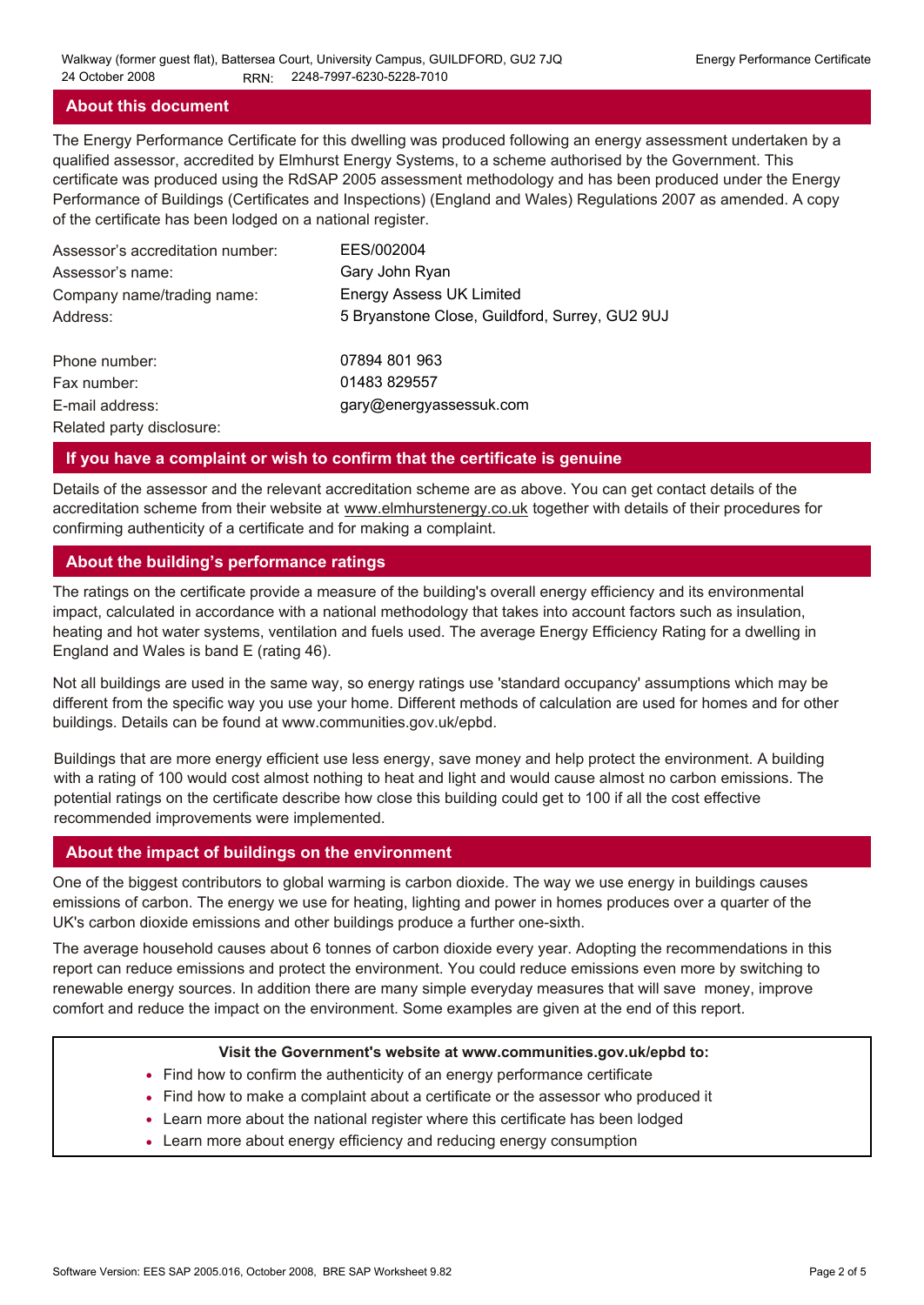# Recommended measures to improve this home's energy performance

Walkway (former guest flat), Battersea Court, University Campus, GUILDFORD, GU2 7JQ

Date of certificate:

Reference number: 2248-7997-6230-5228-7010 24 October 2008

## **Summary of this home's energy performance related features**

The following is an assessment of the key individual elements that have an impact on this home's performance rating. Each element is assessed against the following scale: Very poor / Poor / Average / Good / Very good.

| Description<br>Elements                   |                                                                    | Current performance      |               |
|-------------------------------------------|--------------------------------------------------------------------|--------------------------|---------------|
|                                           |                                                                    | <b>Energy Efficiency</b> | Environmental |
| Walls                                     | Cavity wall, as built, no insulation (assumed)                     | Poor                     | Poor          |
| Roof                                      | (another dwelling above)                                           |                          |               |
| Floor                                     | Solid, no insulation (assumed)                                     |                          |               |
| <b>Windows</b>                            | Single glazed                                                      | Very poor                | Very poor     |
| Main heating                              | Community scheme                                                   | Good                     | Good          |
| Main heating controls                     | Flat rate charging, no thermostatic control of room<br>temperature | Very poor                | Very poor     |
| Secondary heating                         | None                                                               |                          |               |
| Hot water                                 | From main system                                                   | Very good                | Very good     |
| Lighting                                  | Low energy lighting in 80% of fixed outlets                        | Very good                | Very good     |
| Current energy efficiency rating          |                                                                    | C <sub>71</sub>          |               |
| Current environmental impact (CO2) rating |                                                                    |                          | D 64          |

## **Low and zero carbon energy sources**

None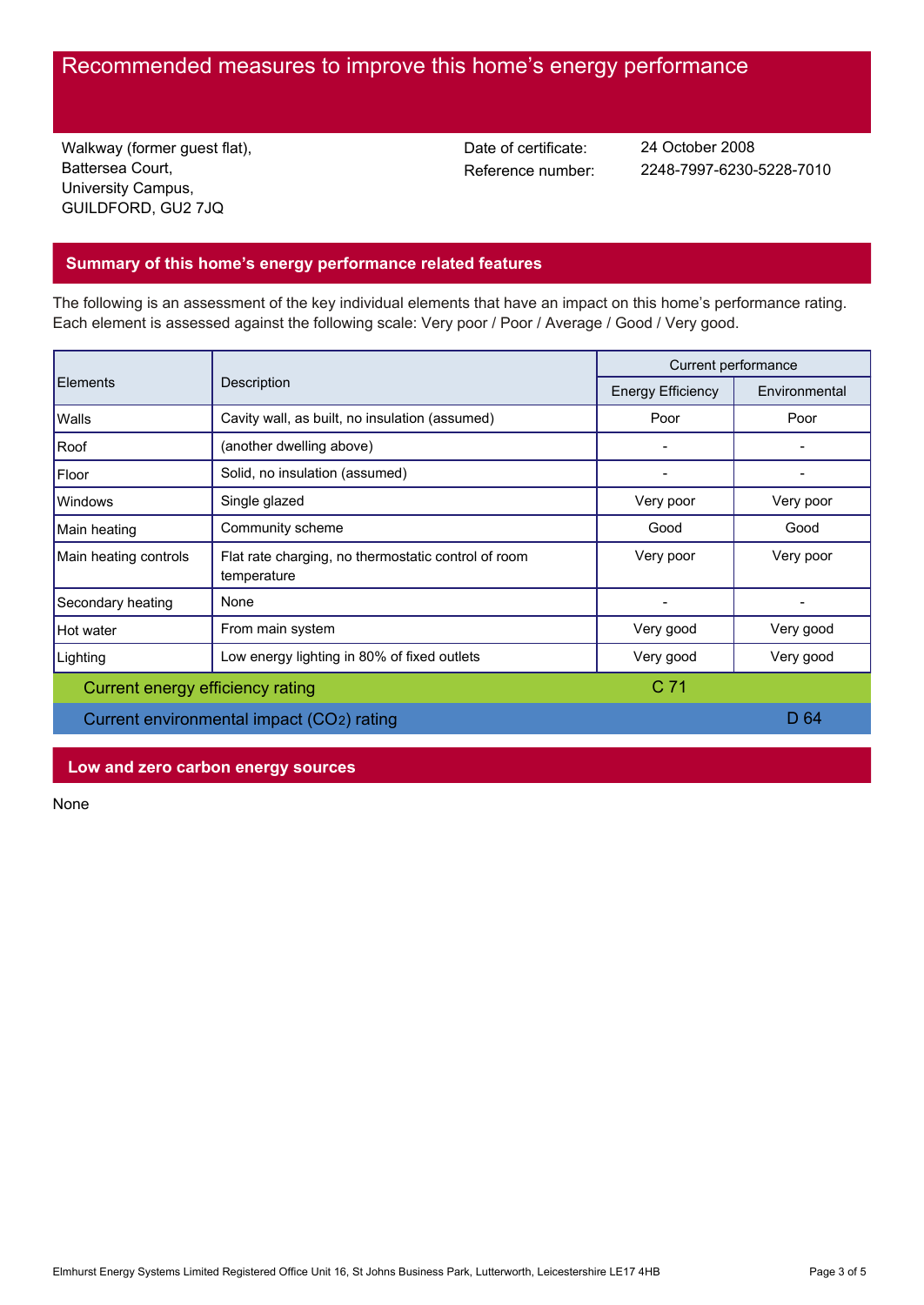#### **Recommendations**

The measures below are cost effective. The performance ratings after improvement listed below are cumulative, that is they assume the improvements have been installed in the order that they appear in the table.

|                                             | <b>Typical savings</b> | Performance ratings after improvement |                      |
|---------------------------------------------|------------------------|---------------------------------------|----------------------|
| Lower cost measures (up to £500)            | per year               | Energy efficiency                     | Environmental impact |
| Cavity wall insulation                      | £38                    | C 75                                  | C 69                 |
| Total                                       | £38                    |                                       |                      |
| Potential energy efficiency rating          |                        | C 75                                  |                      |
| Potential environmental impact (CO2) rating |                        |                                       | C 69                 |

## **Further measures to achieve even higher standards**

The further measures listed below should be considered in addition to those already specified if aiming for the highest possible standards for this home. However you should check the conditions in any covenants, planning conditions, warranties or sale contracts.

| 2 Replace single glazed windows with low-E double<br>qlazinq | f4 <sup>1</sup> | C 79 | C.74  |
|--------------------------------------------------------------|-----------------|------|-------|
| Enhanced energy efficiency rating                            |                 | C.79 |       |
| Enhanced environmental impact (CO2) rating                   |                 |      | C. 74 |

Improvements to the energy efficiency and environmental impact ratings will usually be in step with each other. However, they can sometimes diverge because reduced energy costs are not always accompanied by a reduction in carbon dioxide (CO2) emissions.